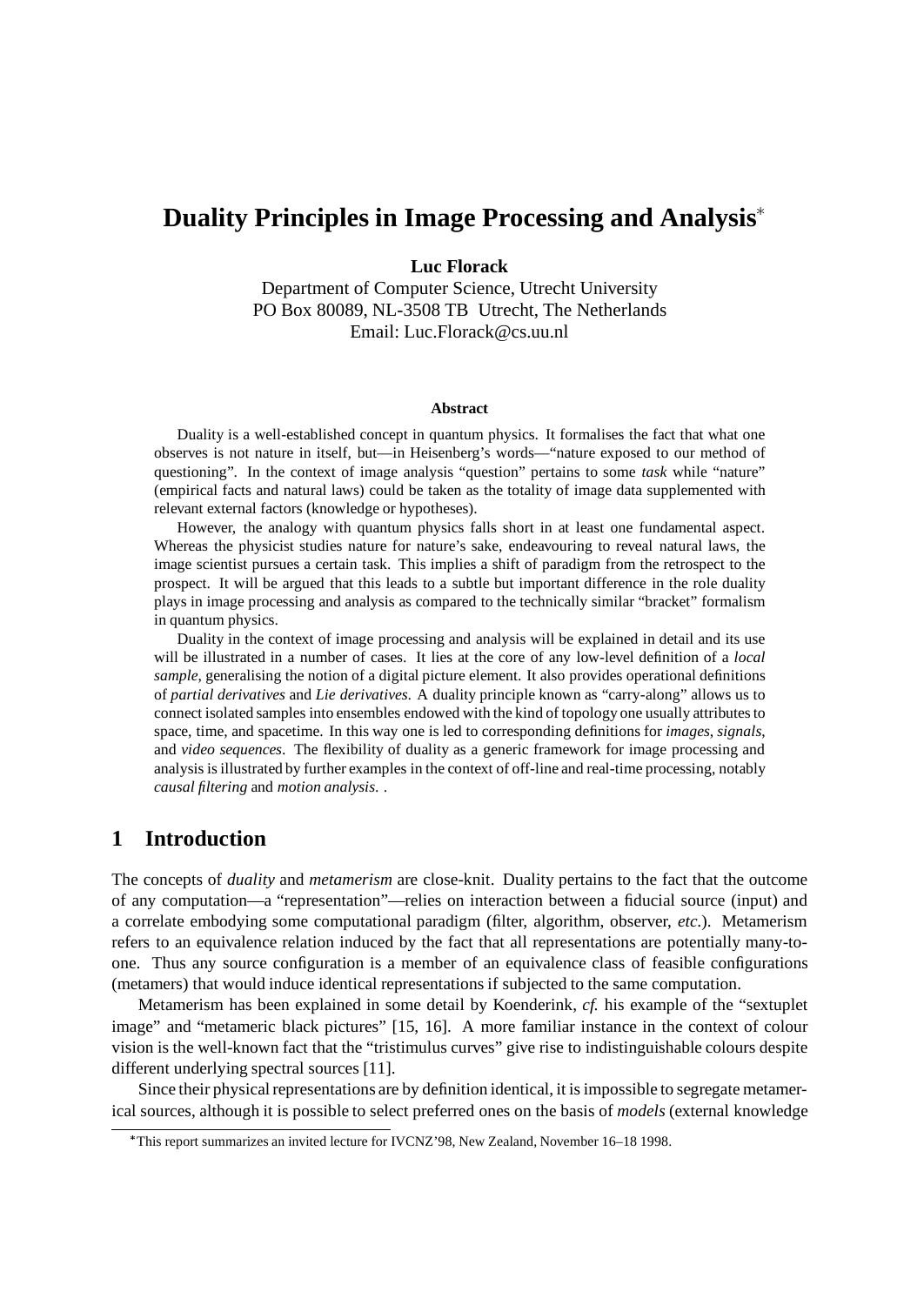or hypotheses). Even a total lack of knowledge does not prevent one from applying at least some principle of parsimony to select a distinguished representative, *e.g.* via regularization, the MDL—"minimum description length"—principle, *et cetera*. Indeed it would be quite impossible in practice *not* to make any assertions; the application of a model is an inevitability and a commitment at the same time. Example: One often takes for granted that the source underlying an image acquisition can be modelled as a function, although the class of objects that can be probed so as to produce the same image values is actually more general.

Duality is a well-established concept in quantum physics, where it has a rigorous mathematical foundation. However, the emphasis there tends to be on a Hilbert space, or "bracket" formalism, in which the dual objects ("bras" and "kets", or forms and vectors) are one-to-one related (recall that the standard Hilbert space of  $L^2$ -functions is isomorphic to its own dual, *v.i.*). Metamerism is usually deemphasised or even considered an obstacle because aims are retrospective, *viz.* to reveal "nature exposed to our method of questioning" (Heisenberg). In image analysis on the other hand data are subordinate to the accomplishment of a task, and for this reason the space of filters is of a different kind than that of the source data, *viz.* such as to optimally subserve that task. Metamerism consequently becomes a fundamental concept as it enables one to encapsulate task-irrelevant details into equivalence classes. In low-level image representation one may think of hiding noise and digitization details, although there is no reason why it should not apply to high-level descriptions. For instance, a segmentation task entails the explicit formation of metameric classes (reflecting tissue types or textures, say) despite potentially significant intraregional variability at the level of the raw data. Another example is optical character recognition, in which one would like to classify characters irrespective of font size and style.

The use of duality in the context of image processing and analysis will be illustrated below.

# **2 Theory**

If one wishes to abstract from machine technicalities in the definition of an "image<sup>1</sup>" one will need at least three ingredients: (i) a source f (digital data, physical density field, retinal irradiance distribution, *etc.*), (ii) a device or template  $\phi$  (filter, structuring element, probe, sensor, detector, receptive field, *etc.*, depending on details and context) mapping raw, unstructured data to formatted data ("samples" or "observations"), and (iii) an operational model  $\Theta$  that accounts for spatial coherence (a grab-bag of samples does not make an image unless it is endowed with a suitable topology). In digital images the latter is reflected by external "header" information stored in conjunction with the numerical pixel data.

In particular, a sample is defined by virtue of interaction between f and  $\phi$ . Duality pertains to the details of the interface. One branch of mathematics, known as distribution theory, provides a wellestablished instance known as *topological duality*. Point of departure is *linearity* and *continuity*. In mathematical morphology one pursues an alternative option, *morphological duality*. This is a *nonlinear* probing mechanism, although remarkable analogies with the linear case exist. A third instance of duality sheds light on the cause of these analogies. It encompasses both topological as well as morphological formalisms as limiting cases. Albeit strictly nonlinear, it is isomorphic to the linear case, and hence will be referred to as *pseudo-topological duality*. All three instances will be briefly outlined.

## **2.1 The Principle of Duality**

Let us denote the class of all possible sources—raw images, for the sake of definiteness—by  $\Sigma$ , and call it *state space* for ease of reference. The class of filters will be called *device space* and indicated

<sup>&</sup>lt;sup>1</sup>"Image" should be distinguished from "raw image"—in the form of an image file, say—which is merely a machine representation of the source field of interest.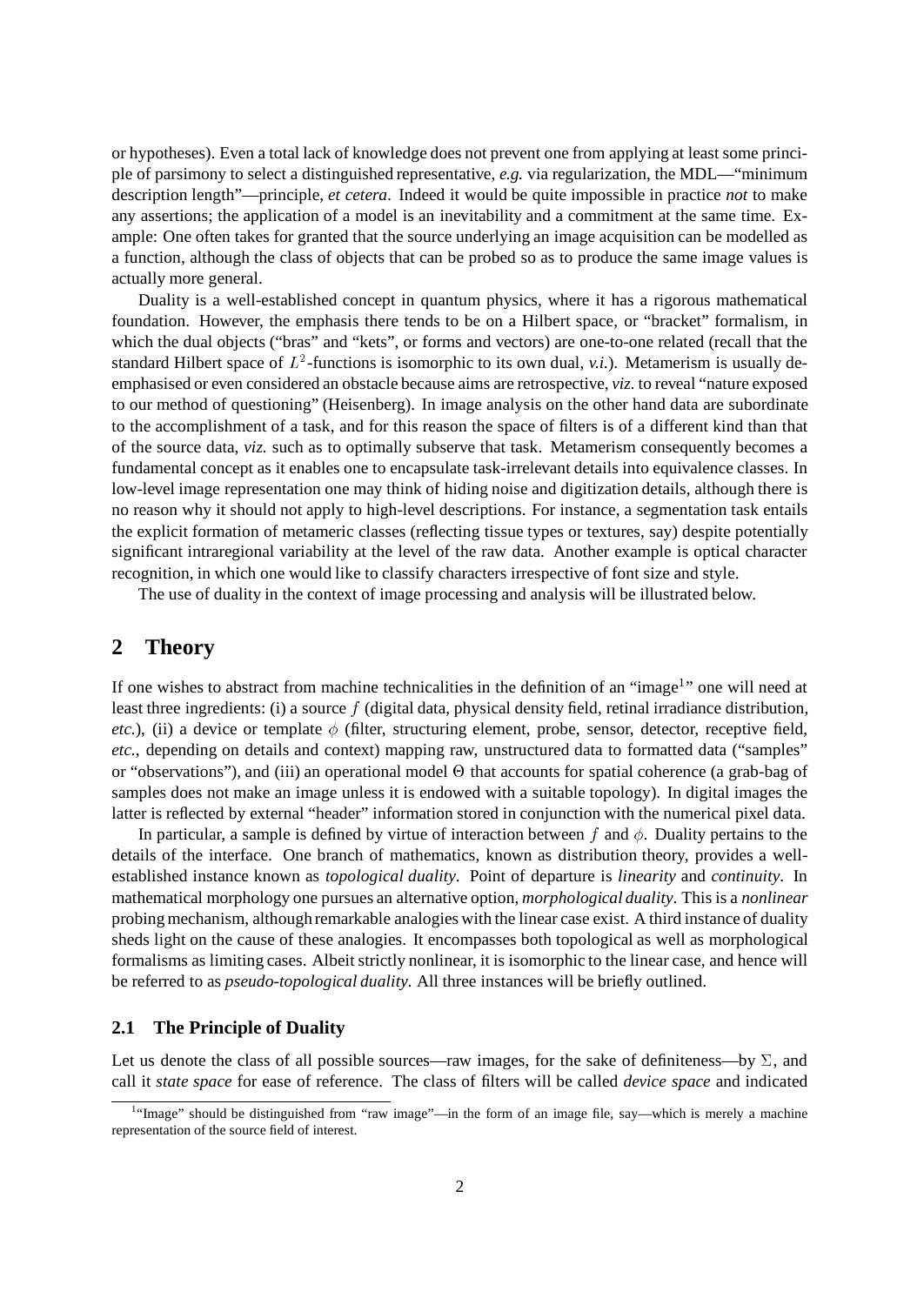

Figure 1: Duality:  $\Sigma = \text{dual } \Delta$  means that an element  $F \in \Sigma$  (*i.e.* a "raw image") is defined by virtue of the way it triggers numerical responses  $F[\phi] \in \mathbb{R}$  when exposed to all filters in a fiducial filter class  $\phi \in \Delta$ . This implies that one can make arbitrary hypotheses about the "naked source field" (the input symbolised by "**?**") as long as these are consistent with data evidence (the output representation marked by "**!**") given one's knowledge about the inner workings of the measurement procedure (*i.e.* the duality paradigm). Source field configurations or raw images that induce identical representations for a given filter class are called metamerical (relative to filter class and duality paradigm).

by  $\Delta$ . Assessment of a raw image proceeds indirectly, *viz*. by monitoring its behaviour when probed by *all available* templates: Fig. 1. *I.e.* one conceives of a grey-value as the output  $F[\phi] \in \mathbb{R}$  of a raw image  $F \in \Sigma$  when exposed to a specified filter  $\phi \in \Delta$ . It is common practice to model a raw image as an ordinary function mapping spatial points  $x \in \mathbb{R}^n$  into grey-values  $f(x) \in \mathbb{R}$ . However, point mappings are deceptive for two reasons: (i) one cannot map points as these are physically void entities, and (ii) grey-values have no objective existence independent of some measurement aperture, *i.e.* without accounting for duality. This can be formalised as follows.

## **Paradigm 1 (Duality)** State space is the dual of device space:  $\Sigma \stackrel{\text{def}}{=} \text{dual } \Delta$ .

We will adhere to the traditional "naked function model" to represent a *raw image* in order to deemphasise the duality underlying the raw image data, which are of course in turn determined by some duality principle reflecting the measurement paradigm (think of sampling with a device specific "point spread function"). Using functions rather than functionals in this case expresses our wish to abstract from image formation details (point spread function, quantum effects, noise) and machine technicalities (rendering details, numerical limitations), but will of course pose physical limitations to filter design (*e.g.* it is of no use to apply filters that are more narrow than the point spread function). In particular we must decline from references to isolated source values; the "identity operator"—*i.e.* a sampling filter confined to a single point, returning the source field's "punctal" value—is a physically void concept! Note that, in principle,  $F[\phi]$  may be *any* functional of  $\phi$ .

## **2.2 Metamerism**

In the context of duality it is natural to consider *equivalence classes*: Input images that trigger identical responses are indistinguishable. Example: Suppose we have only one filter at our disposal, which reads its input f and returns its pixel average  $\overline{f}$ . Then  $g \sim f$  iff  $\overline{g} = \overline{f}$ . Clearly lots of images map to the same mean. In order to arrive at an image processing framework for *generic* purposes a conceptual image <sup>F</sup> must somehow be one-to-one related to its pixel data  $f$ , except for non-measurable details. That is, if  $g(\mathbf{x}) = f(\mathbf{x})$  almost everywhere, then we would like  $G[\phi] = F[\phi]$  for all plausible filters  $\phi$ , *vice versa*. In a generic context simple duality formalisms and large filter classes are preferred.

If, on the other hand, one has a *specific* goal in mind, it remains a bit of an art to arrange things in such a way that  $G[\phi] = F[\phi]$  whenever two raw images f and g are supposed to produce identical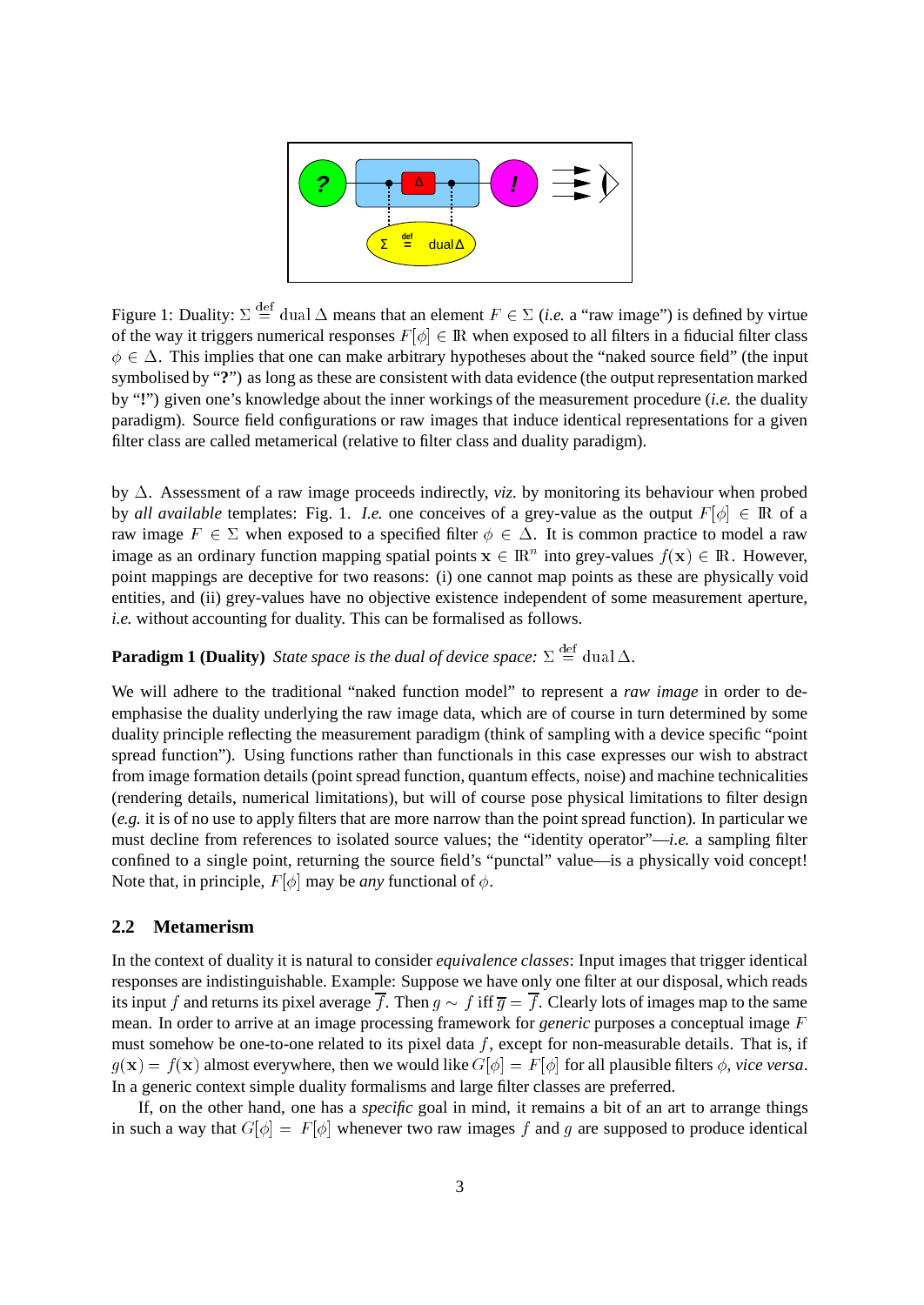outcome. A nontrivial example is "noise suppression" (or, if one wishes, segmentation): If f and q differ only in the manifestation of noise, then a filter  $\phi$  in conjunction with a suitable functional (*i.e.* duality principle) realizing the above identity would solve the problem. In a specific context duality formalisms tend to become highly nontrivial and the smallest possible filter class —one would rather refer to the probing mechanism as a whole as an "algorithm" in this case—is preferred so as to minimise ambiguity or user effort.

#### **2.3 Topological Duality**

Without loss of generality one may adopt the filter class proposed by Schwartz [19] in the (bi)linear case. According to Paradigm 1 this implies that images are conceived of as so-called "tempered distributions" (objects that are to be filtered linearly in order to produce numeric samples).

**Definition 1 (Schwartz Theory)** Let  $\mathcal{S}(\mathbb{R}^n)$  be the class of smooth functions of rapid decay, then  $\Delta \stackrel{\text{def}}{=}$  $\mathcal{S}(\mathbb{R}^n)$ , whence  $\Sigma \stackrel{\text{def}}{=} \mathcal{S}'(\mathbb{R}^n)$ . The latter is also known as the class of tempered distributions.

The majority of tempered distributions is "regular", *i.e.* they can be written in integral form:

$$
F[\phi] = \int d\mathbf{z} f(\mathbf{z}) \phi(\mathbf{z}).
$$

(A very weak formal requirement is that  $f$  must be a function of polynomial growth.) Of course this is nothing but straightforward linear filtering, and it is easy to implement an approximate discrete version. Nonregular tempered distributions always involve the *Dirac distribution*:  $\delta[\phi] \equiv \phi(\mathbf{0})$ . In practice one uses the integral formula even in these cases, associating the Dirac distributionwith the "function-underthe-integral"  $\delta(x)$ . Such distributions are not at all pathological, and share virtually all nice properties characteristic for distributions in general, such as smoothness (infinite differentiability). "Point stimuli" also lie at the core of "reverse engineering" disciplines, in which one aims to establish filter profiles of a black box system by applying an (approximate) point stimulus. In image analysis the stimulus is given (a raw image  $f$ , which can be approximated by a linear combination of Dirac distributions if one neglects the p.s.f.), and the filters are designed according to need.

Rapid decay reflects filter confinement. This implies that we can assign a *base point* <sup>x</sup> to each filter  $\phi$  corresponding to its "centre of mass". This many-to-one assignment rule  $\pi[\phi] = x$  is called a "projection map". Its one-to-many inverse,  $\pi^{\text{inv}}[x]=\Delta_x \subset \Delta$ , producing all filters at a given base point, is technically known as a "fibre", and the totality of all fibres over all base points,  $\Delta = \bigcup_{x} \Delta_x$ as a "fibre bundle". A localised filter may have *any* size; a suitable measure for this is the normalised second order central momentum tensor ("affine scale").

Filter smoothness is hardly a demand. This follows from the fact that  $\mathcal{S}'(\mathbb{R}^n)$  is larger than any of the function spaces typically employed in non-dualistic models. In other words, the filter class  $\mathcal{S}(\mathbb{R}^n)$ guarantees a more-than-sufficient "segregation of quality". In fact, if  $F[\phi] = G[\phi]$  for all  $\phi \in \mathcal{S}(\mathbb{R}^n)$ , then  $f$  and  $g$  differ by at most a non-measurable function, exactly as desired.

One *image processing consistency* demand should be mentioned. If a filtered image<sup>2</sup> does not have a preferred status, in other words, is just another source field that could be filtered in turn, then it can be shown that  $\Delta$  must satisfy a *closure property*: Two successive filterings must be equivalent to a single one using a filter that is also available in  $\Delta$ , *cf.* Fig. 2. This is indeed the case for  $\mathcal{S}(\mathbb{R}^n)$ , which is a *convolution algebra*. The consistency demand must be met if we want to account for all possible input images regardless of preprocessing history. *Scale-space theory* [6, 10, 12, 13, 18, 20, 21] boils down

<sup>&</sup>lt;sup>2</sup>Strictly speaking we have not yet defined "image", but think of it for the moment as the *correlation*  $f \star \phi(\mathbf{x})$ , *i.e.* the collection of samples obtained according to Definition 1 using shifted copies  $\phi(z - x)$  of  $\phi(z)$  at every base point x.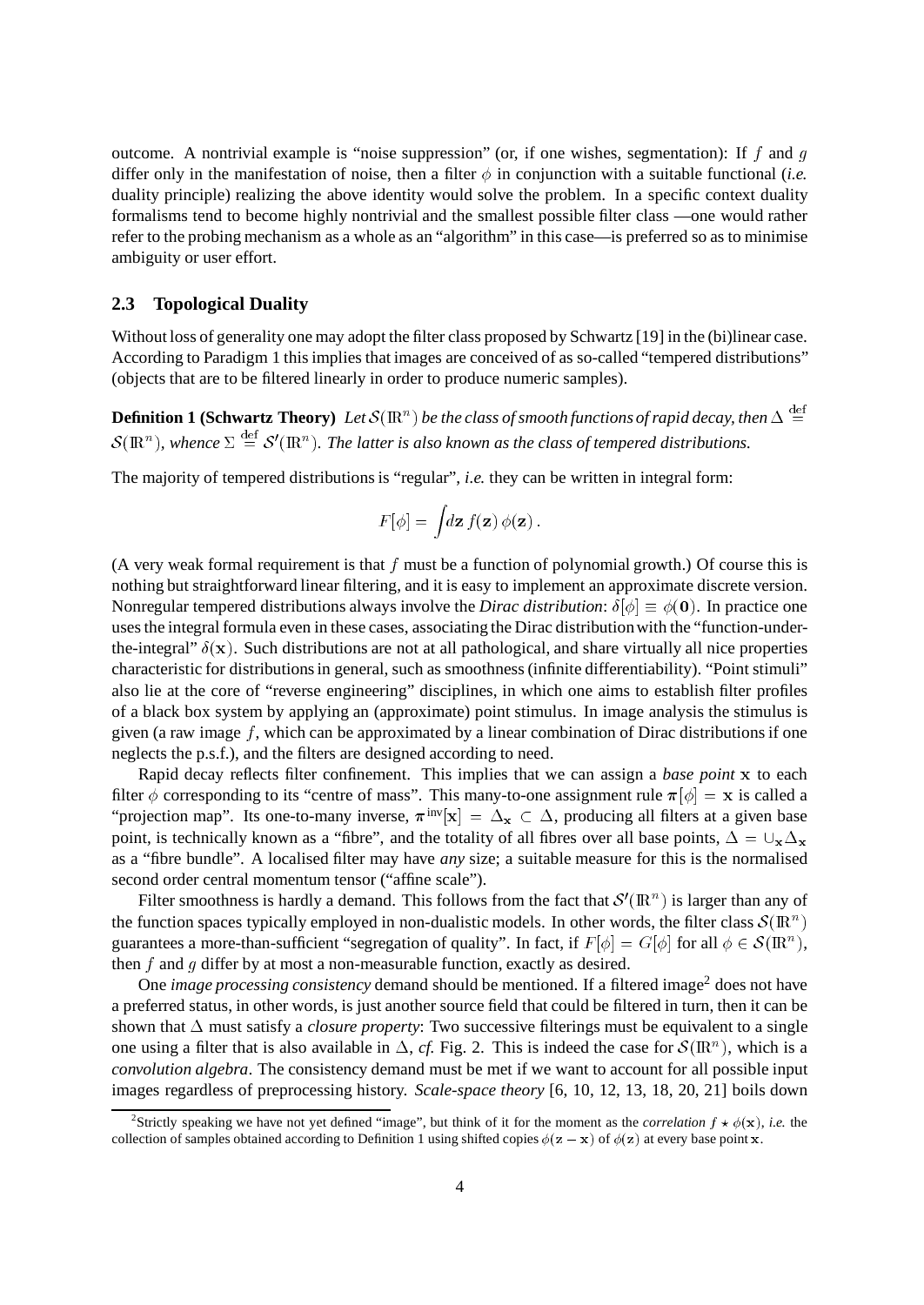

Figure 2: Image processing consistency requires device spaces to satisfy a closure property.

to Schwartz theory equipped with a *point concept*, a positive "zeroth order" filter consistent with the image processing demand, *i.e.* one generating an *autoconvolution algebra*. Within  $S(\mathbb{R}^n)$  this leaves no choice but the normalised Gaussian (of arbitrary scale and base point). For later use the Gaussian and its derivatives will be denoted by  $\mathcal{G}(\mathbb{R}^n)$ , the "Gaussian family" [17].

**Definition 2 (Scale-Space Theory)** *Recall Definition 1. The scale-space representation of a raw image* is obtained by subjecting it to the Gaussian family  $\Delta \equiv \mathcal{G}(\mathbb{R}^n)$ , i.e., it is an element of  $\Sigma \equiv \mathcal{G}'(\mathbb{R}^n)$ .

The significance of linearity is that it is compatible with the demands for differentiation. In fact, both Definitions 1 and 2 enable differentiation in a well-posed and operationally meaningful sense:

**Result 1 (Derivatives)** Let D be a linear derivative operator. The derivative of a local sample  $F[\phi]$  is *the local sample defined by*

$$
\mathcal{D}F[\phi] \stackrel{\text{def}}{=} F[\mathcal{D}^{\mathrm{T}}\phi],
$$

*in which*  $D<sup>T</sup>$  *is the transpose of*  $D$ *. In integral form:* 

$$
\mathcal{D}F[\phi] = \int d\mathbf{z} f(\mathbf{z}) \, \mathcal{D}^{\mathrm{T}} \phi(\mathbf{z}) \, .
$$

Thus differentiation is in fact integration: One can "extract a derivative" by linearly filtering the source data with a filter  $\mathcal{D}^T\phi$ . Of course the result again depends on the filter as in the zeroth order case. Note that transposition brings in a minus sign if order is odd, *e.g.*  $\nabla^T = -\nabla$  (why?). Regarded as a fibre bundle the Gaussian family induces a so-called *local jet bundle* of the input image [7, 17].

## **2.4 Morphological Duality**

Morphological duality is based (at least conceptually) on tactile probing. A sample of the form

$$
F[\phi] = \sup_{\mathbf{z}} [f(\mathbf{z}) + \phi(\mathbf{z})],
$$

is known as the *dilation* of f (at the origin) by *structuring element*  $\phi$ , *cf.* Fig. 3. A similar formula is obtained for the *erosion* if sup is replaced by inf and addition by subtraction. One can think of a physical probing device with profile  $\phi$  touching the surface defined by the graph of f from above, respectively from below. It should be clear from this picture that morphological probing is quite sensitive to the presence of noise spikes (exceptional amplitudes at isolated points).

A particularly interesting filter is the *quadratic structuring function* with arbitrary base point and size, which induces *dilation* and *erosion scale-spaces* analogous to (zeroth order) Gaussian scale-space in the linear theory [1, 2, 3, 5]. However, because of nonlinearity it is not clear whether one can define "morphological derivatives" analogous to Result 1, [4].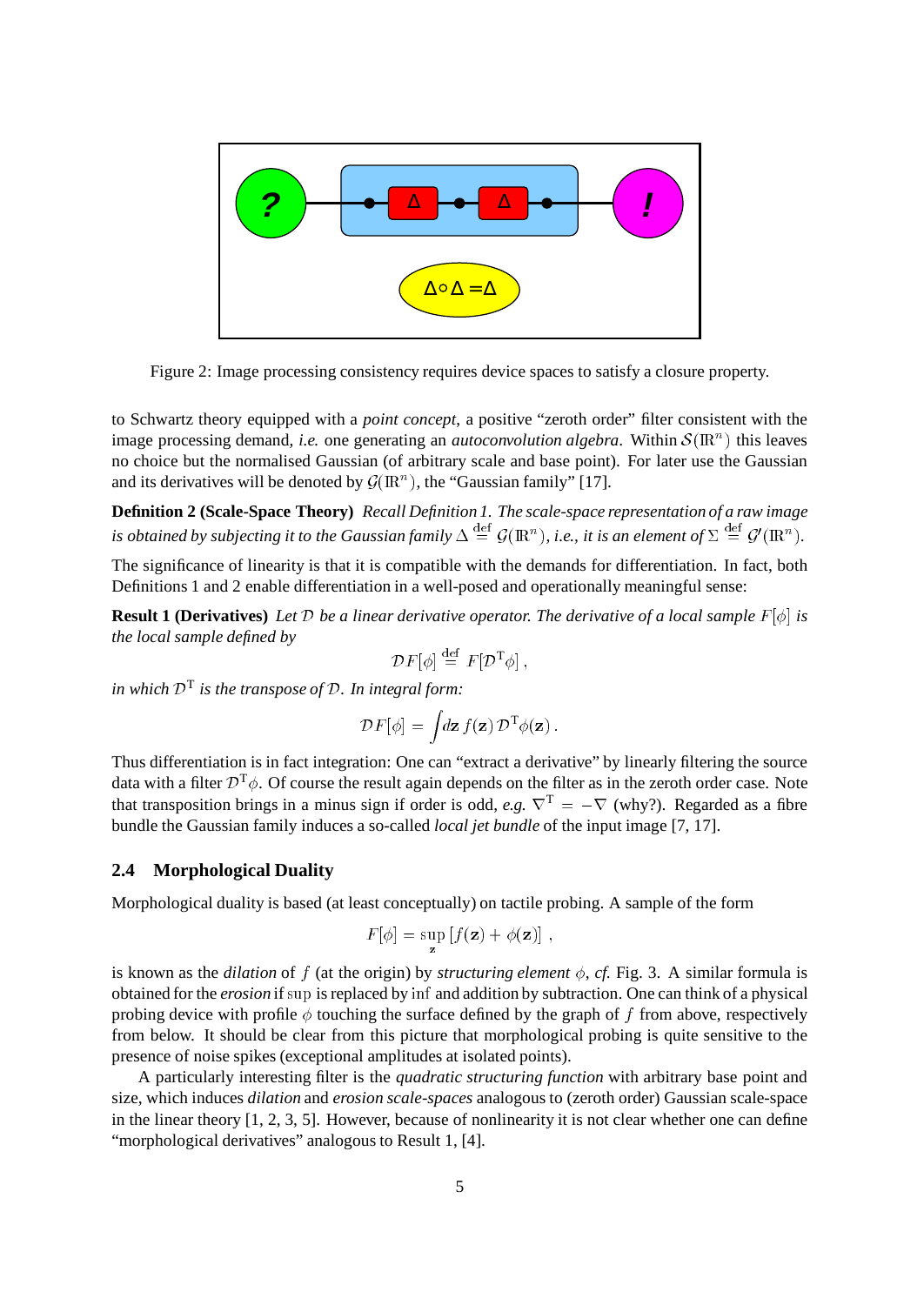

Figure 3: Dilation by a semicircle is an instance of a morphological probing mechanism. The radius of the circle—in general the width of the structuring element—is a measure of scale or resolution of the measurement probe.

## **2.5 Pseudo-Topological Duality**

Consider a probe of the form

$$
F_{\mu}[\phi] = \frac{1}{\mu} \ln \int d\mathbf{z} e^{\mu f(\mathbf{z})} \phi(\mathbf{z}) \qquad \mu \in \mathbb{R} \backslash \{0\} .
$$

It is basically a linear probe but with a nonlinearity at the interface of source and filter. If certain weak conditions regarding the source data f are met it can be shown that, if  $\phi$  is a normalised Gaussian, both the "linear limit"  $\mu \to 0$  as well as the two "morphological limits"  $\mu \to \pm \infty$  exist and reproduce the previously encountered linear, respectively morphological scale-spaces. The linear limit even defines an isomorphism, whence the terminology "pseudo-topological duality". For nonzero finite  $\mu$  it defines a probing mechanism which is in a precise sense in-between the linear and morphological ones. It can be interpreted as a soft-probing into a "surface layer" (whereby the surface itself is defined by the graph of f) of depth  $\mathcal{O}(1/|\mu|)$ , [8]. A particularly interesting observation is that pseudo-linear probing is less sensitive to noise spikes than the morphological limits; in the case of additive noise with a characteristic amplitude in the order of  $1/|\mu|$ , its behaviour is much like the noise averaging linear mechanism within the noise layer, while still resembling the morphological mechanism "deep down". Thus unlike morphological duality pseudo-linear duality can be adapted to data tolerance.

## **2.6 The Carry-Along Principle**

There are always dual interpretations explaining an apparent change of grey-value: Either filter or input has changed. A "spatial transformation" (shift, rotation, scaling, *etc.*) pertains to a changing relationship between interacting *physical objects* defined in space (*i.c.* sources and filters), rather than some nonphysical deformation of space itself. Although this applies to duality in general, we focus on implications in the context of topological duality.

**Definition 3 (Push Forward)** Let  $\theta$  :  $\mathbb{R}^n \to \mathbb{R}^n$  :  $\mathbf{x} \mapsto \theta(\mathbf{x})$  be a spatial transformation. The push *forward of a filter is then defined as the mapping*

$$
\boldsymbol{\theta}_{*}: \Delta_{\mathbf{x}} \to \Delta_{\boldsymbol{\theta}(\mathbf{x})}: \phi \mapsto \boldsymbol{\theta}_{*}\phi \stackrel{\text{def}}{=} |\det \nabla \boldsymbol{\theta}^{\text{inv}}| \phi \circ \boldsymbol{\theta}^{\text{inv}}.
$$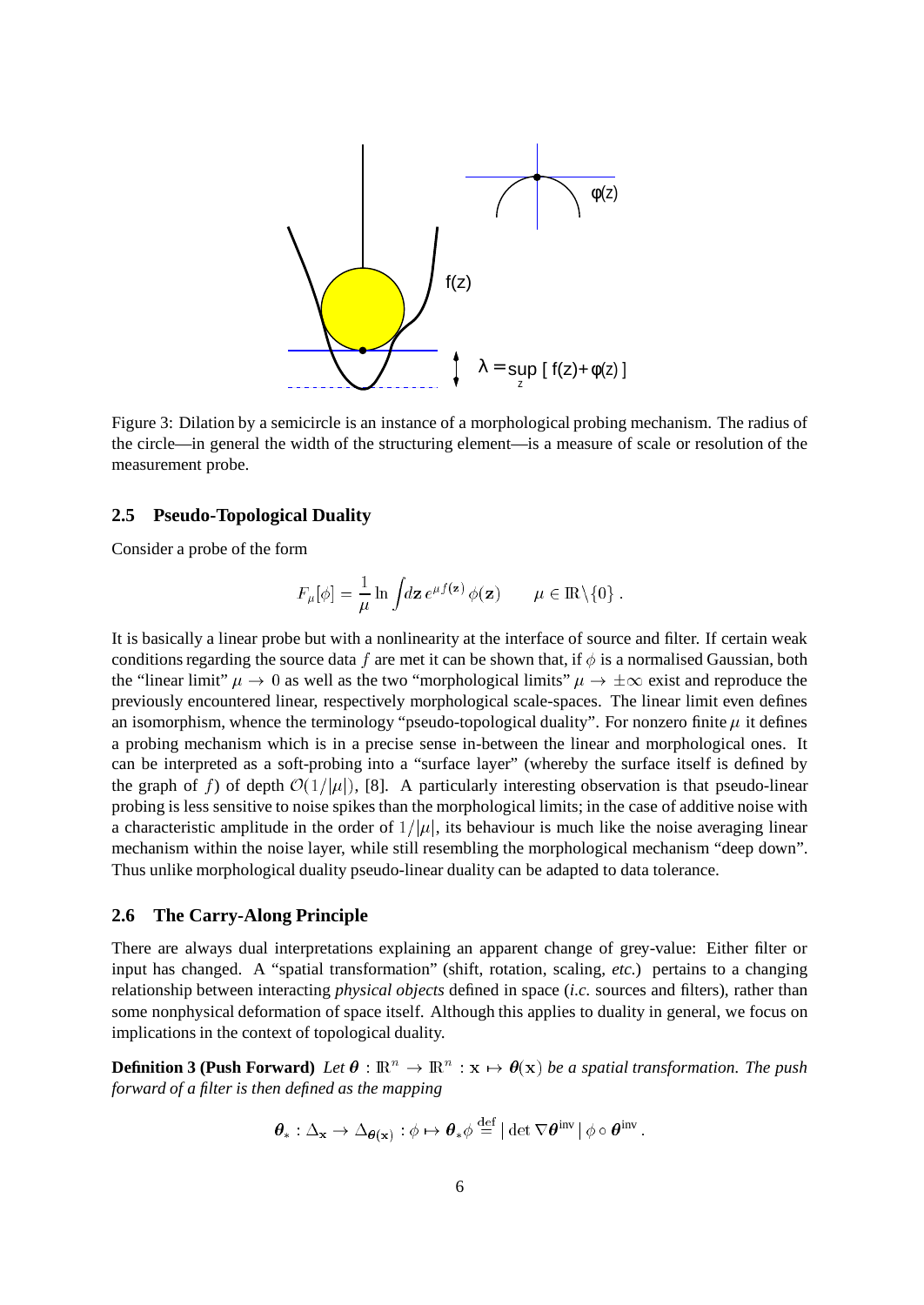Subscripts attached to  $\Delta$  indicate what happens to a filter's centre of gravity (whence the terminology). One naturally "pulls back" the source field in the dual view.

**Definition 4 (Pull Back)** *With*  $\theta$  *and its push forward*  $\theta_*$  *as defined in the previous definition, the pull back of the input image is defined as the mapping*

$$
\boldsymbol{\theta}^* : \Sigma_{\boldsymbol{\theta}(\mathbf{x})} \to \Sigma_{\mathbf{x}} : F \mapsto \boldsymbol{\theta}^* F \quad \text{defined by} \quad \boldsymbol{\theta}^* F[\phi] \stackrel{\text{def}}{=} F[\boldsymbol{\theta}_* \phi].
$$

Note that the base point ("focus of attention") now moves in *opposite* direction. These definitions may seem a bit abstract on first sight, but it is easily appreciated that both  $\theta_*\phi$  (filter transformation) as well as  $\theta^* F$  (transformation of input image) represent more sensible actions than  $\theta(x)$  (for how could one transform a "void"?), and in a way it is better to say that one of the former two induces the others. Indeed, it is easy to think of dual filter/image transformations without existence of a corresponding spatial transformation, but impossible to make sense of the latter without any manifestation on physical objects (*cf.* Result 1: Derivation has no counterpart in "empty space"). If one writes Definition 4 in integral form it will be seen that it is basically a change of integration dummies; the function-underthe-integral corresponding to the transformed source,  $\theta^* F$ , is just the original one evaluated at the transformed point, *i.e.*  $f \circ \theta$  ("scalar transformation"):

$$
\boldsymbol{\theta}^* F[\phi] = \int d\mathbf{z} f(\boldsymbol{\theta}(\mathbf{z})) \phi(\mathbf{z}) = [\text{subst. } \mathbf{y} = \boldsymbol{\theta}(\mathbf{z})] = \int d\mathbf{y} |\det \nabla \boldsymbol{\theta}^{\text{inv}}(\mathbf{y})| f(\mathbf{y}) \phi(\boldsymbol{\theta}^{\text{inv}}(\mathbf{y})) = F[\boldsymbol{\theta}_* \phi].
$$

Example: One can shift a patient underneath a scanner, or move the scanner in opposite sense. This generalises to any (invertible) transformation. The relevant formulas in this case are:  $\theta(z) = z + x$ ,  $\theta^* f(\mathbf{z}) = f(\mathbf{z} + \mathbf{x}), \theta_* \phi(\mathbf{z}) = \phi(\mathbf{z} - \mathbf{x})$ , and the above equality can be rewritten as the correlation  $f \star \phi(\mathbf{x})$  in two equivalent ways.

Definitions 3 and 4 implement the so-called "carry-along principle", which forms the basis for many image manipulations. This is illustrated in subsequent sections.

#### **2.7 From Samples to Images**

The step from a mere grey-value sample  $F[\phi]$  to an actual output image  $F[\theta_*\phi] = f \star \phi(\mathbf{x})$  in the patient example relies on the push forward/pull back principle based on spatial translations  $\theta(z) = z + x$  over all vectors <sup>x</sup> within the relevant field of view (recall Footnote 2).

However, a complete and consistent image model accounts for *all* symmetries of space and time, *i.e.* not only translations (homogeneity), but also spatial rotations (isotropy) and spacetime scalings (scale invariance). If  $\phi$  is rotationally invariant the result of carry-along will be a multiscale representation of f. This is at the same time a "minimal" representation since nontrivial filters in Schwartz space may be rotationally invariant but cannot be scale-invariant<sup>3</sup> (recall the Jacobian in the push forward formula).

#### **2.8 Temporal Causality**

It is sometimes argued that because of infinite filter support the Gaussian family is not suited in case *temporal causality* is a prerequisite, as in active vision. However, the following "Koenderink trick", exploiting the carry-along principle, can be applied [14].

Consider 1D temporal sequences  $f(t)$  for simplicity. The basic observation is that there must be *some* time domain in which the Gaussian family makes sense (by virtue of its uniqueness there is no alternative), say parametrised by a parameter  $s \in \mathbb{R}$ . The physically reasonable domain for a visual

<sup>&</sup>lt;sup>3</sup>Scale-invariant filters  $\phi \notin \mathcal{S}(\mathbb{R}^n)$  do exist, however:  $\phi(z) = ||z||^{-n}$  is scale-invariant in *n*-dimensional space.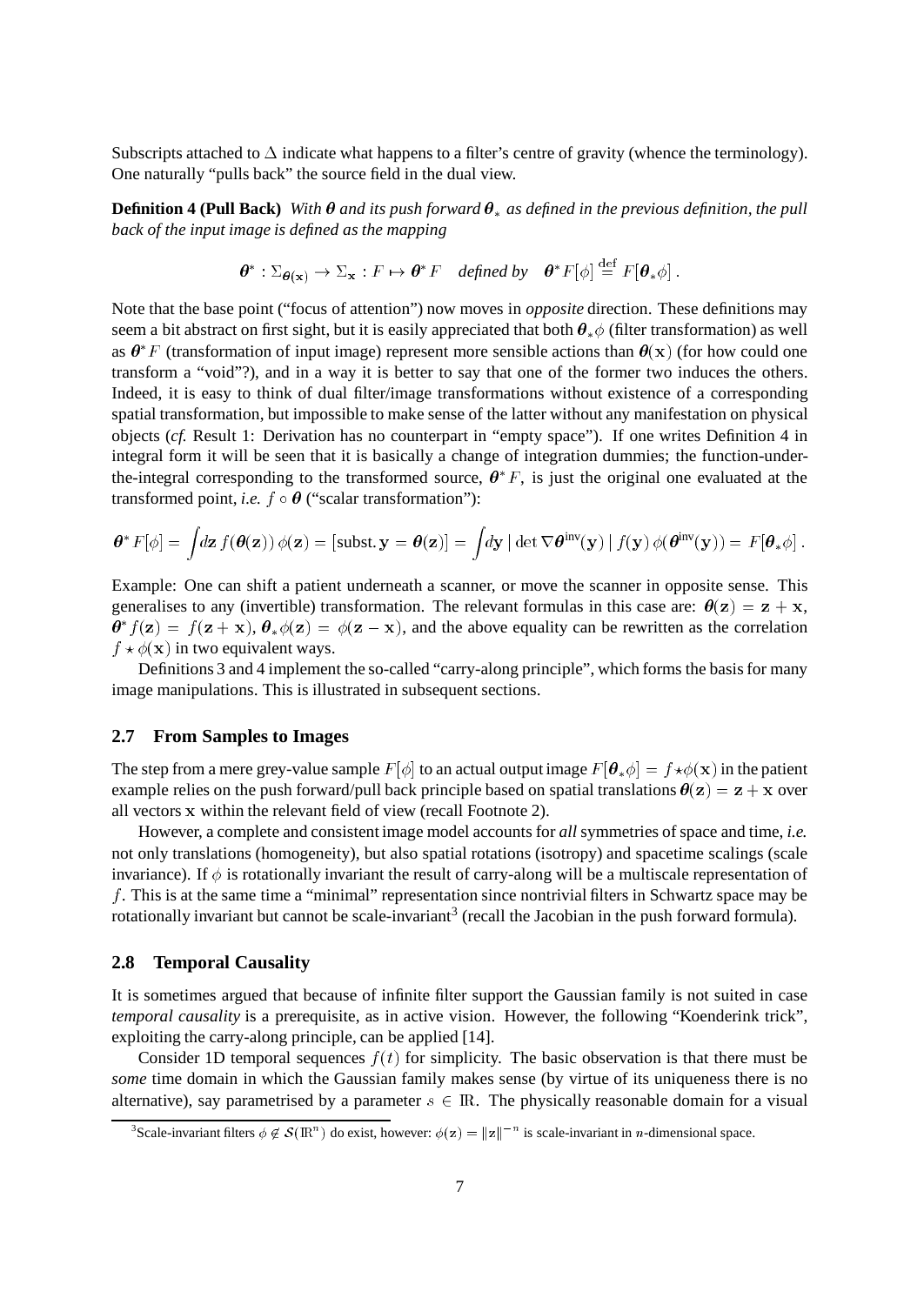

Figure 4: The isomorphism  $t = \tau(s; a)$  discards the unknown future  $t > a$ . The asymptote indicates the time horizon  $t = a$ . The box delimits a typical time window for a real-time system. Uniform sampling of the <sup>S</sup>-domain implies a graded resolution history.

system actively participating in the world is of course the history part of the time axis. Therefore discard the unknown future by introducing a time horizon (the present moment) and mapping the past semi-axis onto the s-domain: Fig. 4. Once such an isomorphism has been established<sup>4</sup>, say  $t = \tau(s; a)$ —note that it depends on the present moment a—proceed as usual: The isomorphism acts on a filter  $\phi(s)$  by the recipe of "push forward", yielding a filter  $\tau_* \phi(t; a)$ —which again depends on a—producing the desired filter profile in the <sup>t</sup>-domain: Fig. 5. In this way Koenderink has utilised the push forward principle to produce filters incorporating *manifest temporal causality* in an unambiguous way.

Recall that

$$
\tau^* F[\phi] = F[\tau_* \phi].
$$

In other words, the alternative "realist's view" or "causal world picture" obtained by the dual action of pull back applied to the source data cannot be disqualified on objective grounds. The  $F$  on the r.h.s. corresponds to a "function under the integral"  $f(t)$ , which could be a fully recorded video tape being causally processed, or looked at by an observer in real-time. Of course the content of the tape does *not* depend on the present moment  $a$ . Causality is introduced here by the act of filtering (observation) by causal filters  $\tau_*\phi$ . The  $\tau^*F$  on the l.h.s. is a signal in the s-domain—which *does* depend on a—and reflects the *signal history relative to acquisition time* <sup>a</sup>, subjected to shift invariant filters that do not depend on the time of acquisition  $a$ .

The causal representation should appeal to biologists for its built-in fading memory characteristics and emphasis on recent events, which is of course crucial in generating efficacious action (escaping predators, catching prey, *etc.*).

## **2.9 Motion**

The appropriate differential tool in the context of motion is the *Lie derivative*. It expresses the rate of change of a quantity when moving in the direction of a (spatial) vector field  $\bf{v}$ , say, and is proportional to that vector field. The following definition therefore suggests itself:

$$
(\mathbf{v}\cdot\nabla)F[\phi]\stackrel{\text{def}}{=} F[-\nabla\cdot(\mathbf{v}\phi)].
$$

The l.h.s. corresponds to  $L_v f = (v \cdot \nabla) f$ , *i.e.* the Lie derivative of a scalar function. Transposed to filter space one observes that the dual Lie derivative of a filter  $\phi$  must be  $L_v^T \phi = -\nabla \cdot (\mathbf{v} \phi)$ . Apart from the minus sign we see that the gradient operator acts on filter as well as vector field, containing an additional divergence term  $\phi$  div v not present in the scalar case.

<sup>4</sup> There exists a unique "canonical" isomorphism [6], which Koenderink arrives at by physical reasoning [14].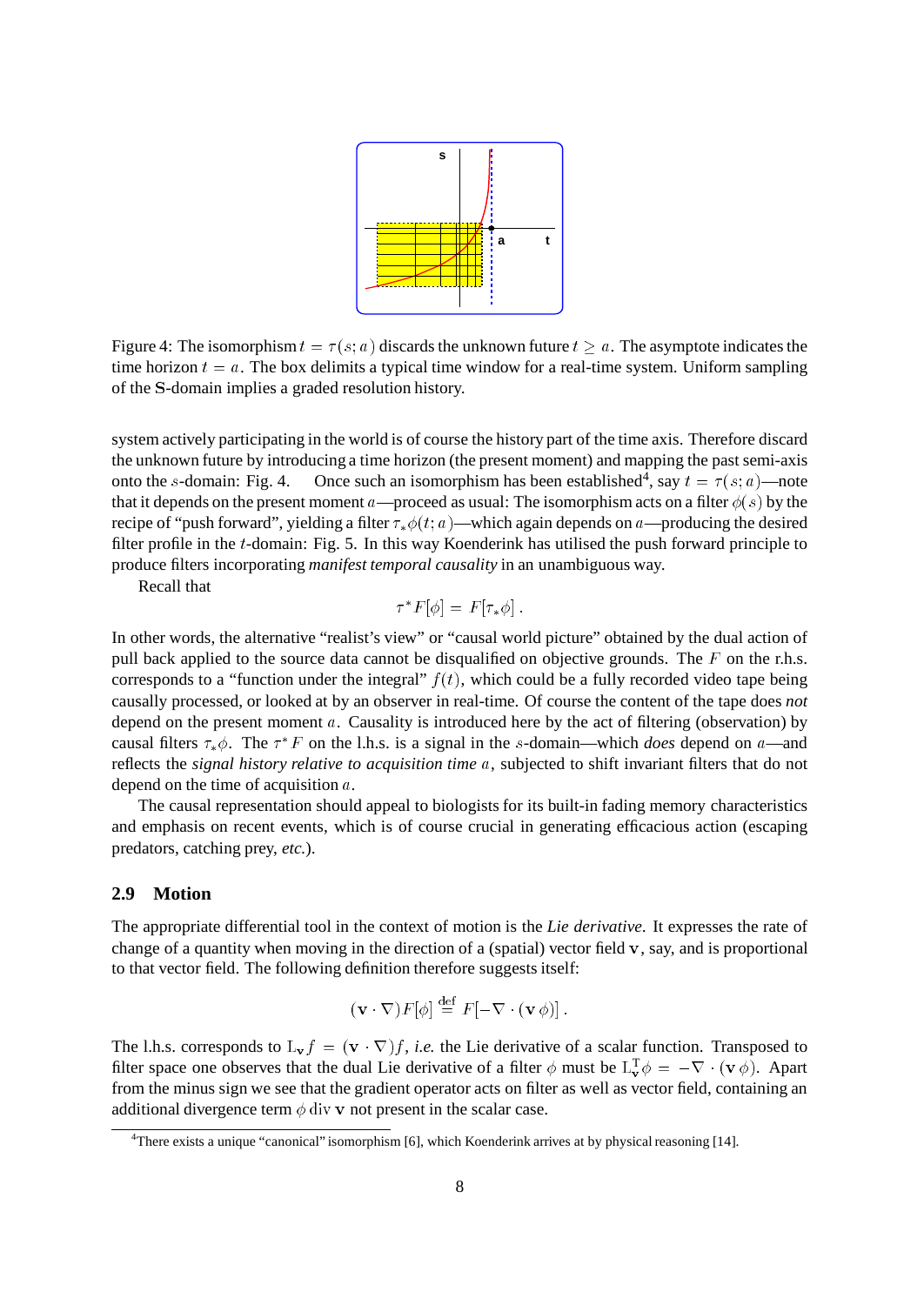

Figure 5: Comparison of causal point operator and its first and second order derivatives in  $s$  and  $t$ domains. The map  $\tau_*$ —which depends on a—maps the filters in s-representation on the left to the trepresentation on the right, which corresponds to a fixed delay  $a - t$ . All causal filters vanish smoothly towards the time horizon. (Of course there is no such moment in the left graphs.) The shaded region indicates the unrevealed future.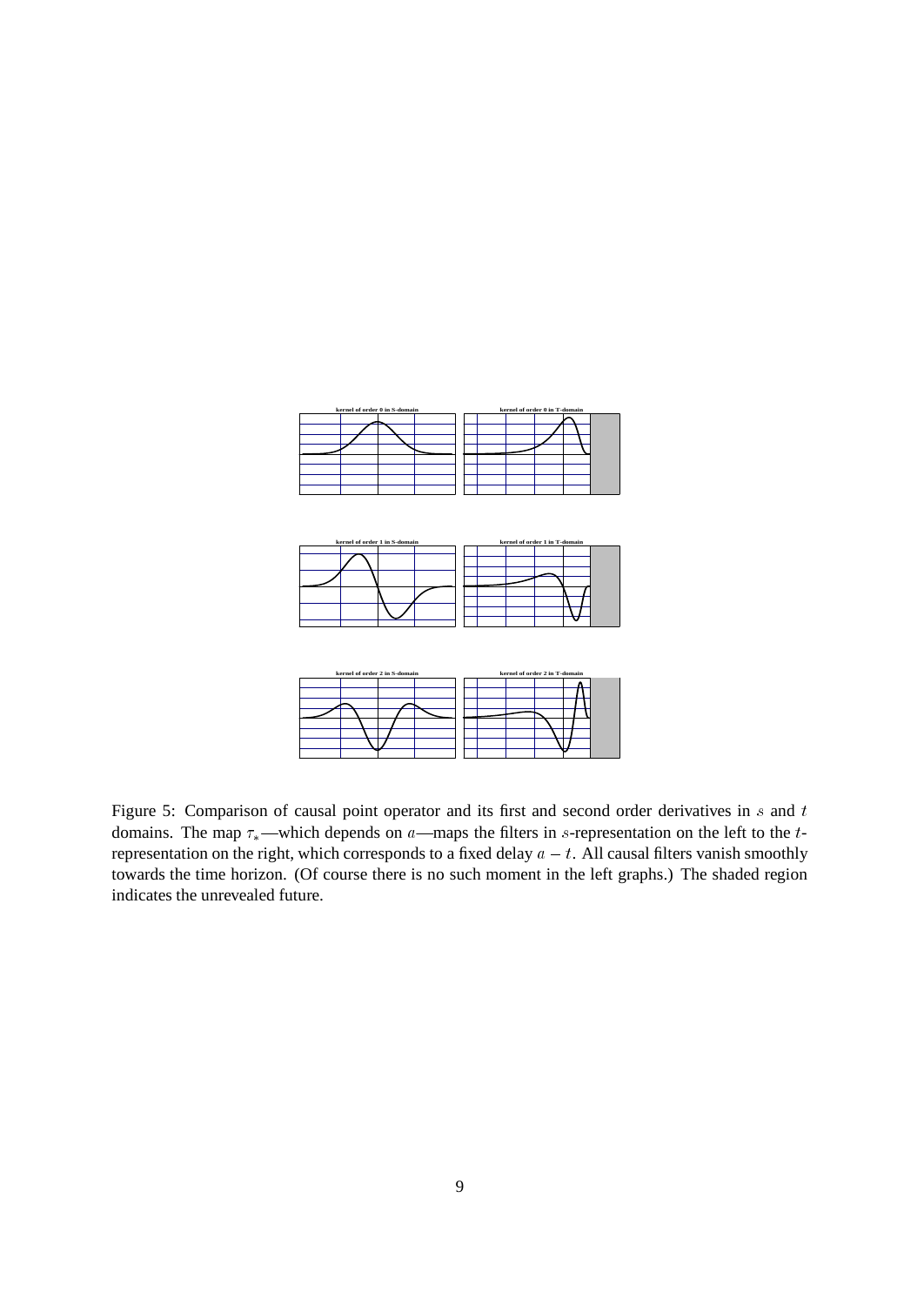The spatial motion field <sup>v</sup> is defined such that if one comoves with the induced flow *some measurable entity* is preserved. The simplest such entity is  $F[\phi]$  itself, in which case one obtains the "motion" constraint equation" while correctly accounting for duality:

$$
\frac{d}{dt}F[\phi] = (\mathbf{v} \cdot \nabla)F[\phi] + \frac{\partial}{\partial t}F[\phi] = 0,
$$

or, in dual form (omitting the overall minus),

$$
F[\frac{d}{dt}\phi] = F[\nabla \cdot (\mathbf{v}\,\phi)] + F[\frac{\partial}{\partial t}\phi] = 0.
$$

An algorithm for solving the latter has appeared in the International Journal of Computer Vision [9], which also discusses the case of density sources.

## **References**

- [1] R. van den Boomgaard. *Mathematical Morphology: Extensions towards Computer Vision*. PhD thesis, University of Amsterdam, March 23 1992.
- [2] R. van den Boomgaard. The morphological equivalent of the Gauss convolution. *Nieuw Archief voor Wiskunde*, 10(3):219–236, November 1992.
- [3] R. van den Boomgaard and L. Dorst. The morphological equivalent of the Gaussian scale-space. In Sporring et al. [20], chapter 15, pages 203–220.
- [4] R. van den Boomgaard and A. W. M. Smeulders. The morphological structure of images, the differential equations of morphological scale-space. *IEEE Transactions on Pattern Analysis and Machine Intelligence*, 16(11):1101–1113, November 1994.
- [5] L. Dorst and R. van den Boomgaard. Morphological signal processing and the slope transform. *Signal Processing*, 38:79–98, 1994.
- [6] L. M. J. Florack. *Image Structure*, volume 10 of *Computational Imaging and Vision Series*. Kluwer Academic Publishers, Dordrecht, The Netherlands, 1997.
- [7] L. M. J. Florack, B. M. ter Haar Romeny, J. J. Koenderink, and M. A. Viergever. The Gaussian scale-space paradigm and the multiscale local jet. *International Journal of Computer Vision*, 18(1):61–75, April 1996.
- [8] L. M. J. Florack and R. Maas. Pseudo-linear scale-space theory: Towards the integration of linear and morphological scale-space paradigms. Technical Report UU-CS-1997-25, Department of Computer Science, Utrecht University, 1997.
- [9] L. M. J. Florack, W. J. Niessen, and M. Nielsen. The intrinsic structure of optic flow incorporating measurement duality. *International Journal of Computer Vision*, 27(3):263–286, 1998.
- [10] B. M. ter Haar Romeny, L. M. J. Florack, J. J. Koenderink, and M. A. Viergever, editors. *Scale-Space Theory in Computer Vision: Proceedings of the First International Conference, Scale-Space'97, Utrecht, The Netherlands*, volume 1252 of *Lecture Notes in Computer Science*. Springer-Verlag, Berlin, July 1997.
- [11] B. K. P. Horn. *Robot Vision*. MIT Press, Cambridge, 1986.
- [12] T. Iijima. Basic theory on normalization of a pattern (in case of typical one-dimensional pattern). *Bulletin of Electrical Laboratory*, 26:368–388, 1962. (In Japanese).
- [13] J. J. Koenderink. The structure of images. *Biological Cybernetics*, 50:363–370, 1984.
- [14] J. J. Koenderink. Scale-time. *Biological Cybernetics*, 58:159–162, 1988.
- [15] J. J. Koenderink. Local image structure. In P. Johansen and S. Olsen, editors, *Theory & Applications of Image Analysis*, volume 2 of *Series in Machine Perception and Artificial Intelligence*, pages 15–21. World Scientific, Singapore, 1992. Selected papers from the 7th Scandinavian Conference on Image Analysis.